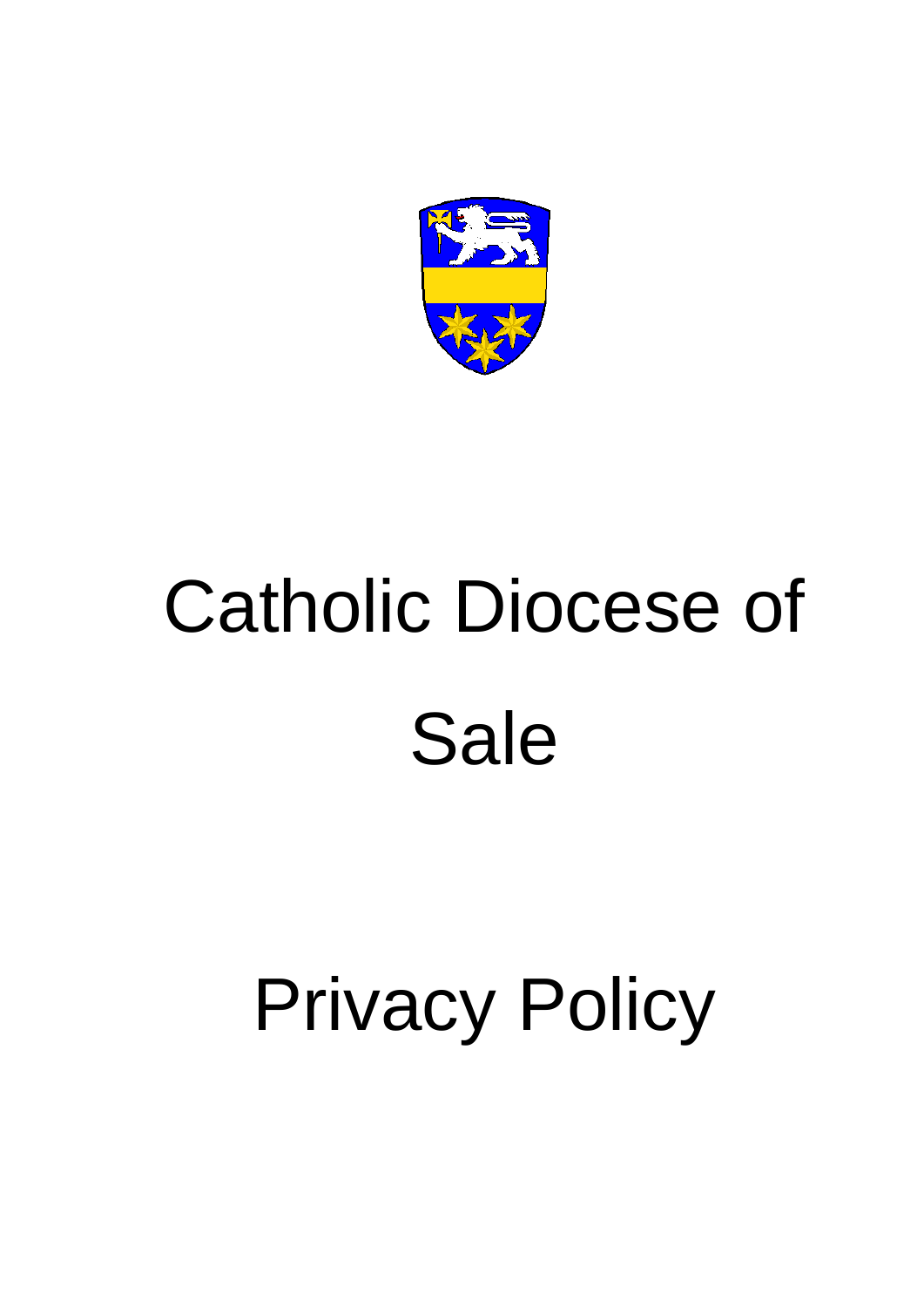#### **Introduction**

The Catholic Diocese of Sale comprises parishes, schools and social services providers all directed to proclaiming the good news of Jesus Christ.

The Diocese of Sale is committed to protecting the personal information it collects.

The Diocese of Sale complies with the *Privacy Act 1988* (Cth) (**Act**) and the Australian Privacy Principles (**APPs**) in the Act as well as the Victorian *Health Records Act 2001*. This Privacy Policy is designed to tell you about the Diocese's practices in relation to the collection, use, disclosure and storage of personal information.

#### **Application of this policy**

This policy applies to those agencies of the Diocese of Sale and its auspiced bodies which do not have their own privacy policy.

The policy applies where personal information is collected, used, disclosed, or otherwise handled by the Diocese.

The policy does not apply to records or information held or collected on behalf of or relating to existing and former employees of the Diocese of Sale.

This policy is not a term of any contract, including any contract of employment. This policy may be varied by the Diocese from time to time.

#### **What is personal information?**

Personal information is any information, including an opinion, about you or that identifies you or from which your identity can reasonably be determined, whether true or not or and whether recorded in some form or not.

Sensitive information is a subset of personal information which is given additional protection by the Privacy Act and includes information about religious affiliation or beliefs, ethnic origin, criminal record and sexuality. Health information is also sensitive information and its handling in Victoria is also regulated by the Health Records Act.

#### **What personal information does the Diocese collect?**

The Diocese of Sale collects and holds personal information that includes (but is not limited to);

- your name, address, telephone number, facsimile number, email address and other contact details,
- date of birth, gender, marital status and occupation,
- financial information, such as donation history and credit card details, for instance, when you provide such details directly to the Diocese or on a collection envelope at your Parish or an on line donation form,
- identification documents, including driver license, passport, Working with Children Check card or proof of age card,
- your affiliation with and belief in the Catholic Church and your sacramental records, and
- photographs, videos and news stories in respect of Catholic Church related events and activities.

# **Why does the Diocese of Sale collect personal information?**

The Diocese of Sale collects and holds personal information for various reasons (which we generally notify to you at the time of collection), including the following primary purposes:

to administer the sacraments and to provide spiritual and pastoral care,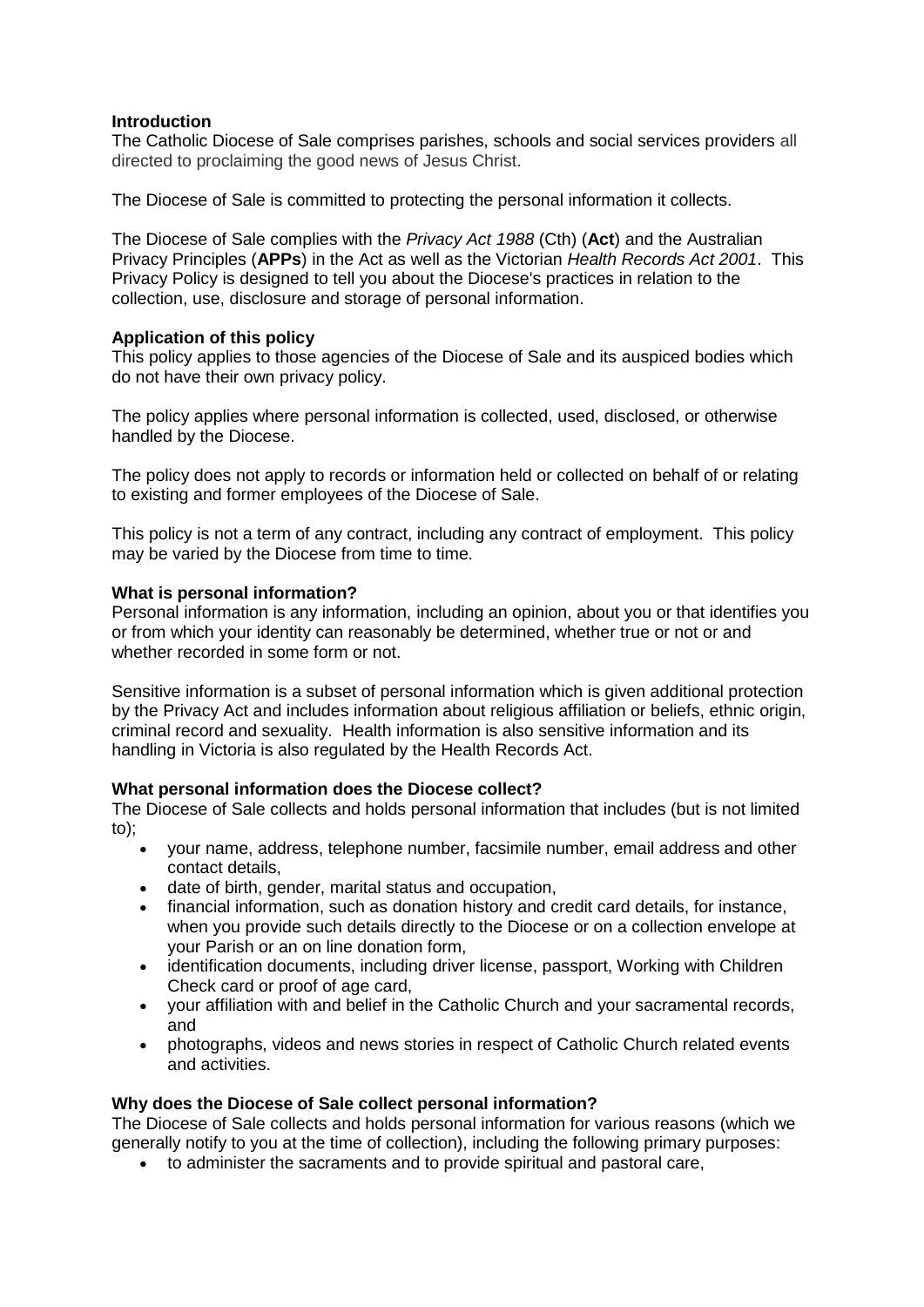- to place your contact details on mailing lists and in computer databases in order to provide you with information about Catholic Church related activities, workshops, lectures, seminars, retreats, events, issues and initiatives,
- to provide services or goods to you or a person nominated by you,
- to seek, receive and administer offerings and donations from you,
- to enable the Diocese to provide services,
- to assess your employment and volunteer application, and
- to manage our volunteers.

# **Consequences of not providing personal information**

If you do not provide us with your personal information or the information you provide is incomplete or inaccurate, we may be unable to provide you or a person nominated by you with the information, services or goods you or they are seeking.

# **How does the Diocese of Sale collect personal information?**

The Diocese of Sale's usual practice is to collect personal information directly from application forms and registration forms completed by you or your guardian/responsible person, from face to face meetings, interviews, telephone calls, via our web site or by some other method (such as by post or email).

In the case of children, personal information will ordinarily be collected from their parents or guardians, unless specific and/or unusual circumstances require that the collection be made directly from the child.

In addition to collecting personal information from you, sometimes the Diocese of Sale collects personal information from a third party if it is unreasonable or impracticable to collect the information from you directly, for example, where the information is provided to the Diocese from parishes (for instance, personal information provided when supporting a parish thanksgiving/stewardship program).

In some circumstances you will be able to provide the information requested anonymously or under a pseudonym. However we will need to identify you in many circumstances for example to administer sacraments or to provide you with services or goods.

# **Your Consent**

The Diocese of Sale requires you to consent to any collection, use or disclosure of your personal information by the Diocese of Sale either explicitly in writing or orally or implied by conduct. Normally your consent will be implied by conduct.

# **How will the Diocese of Sale use the personal information you provide?**

In general terms, the Diocese of Sale uses and discloses the personal information you provide for the specific purpose or purposes for which it was collected and for secondary related purposes for which you reasonably expect the Diocese of Sale to use or disclose your personal information.

# **Communications to you from the Diocese of Sale**

With your consent we will send you emails or other communications, such as a newsletter, about the Diocese of Sale and our activities (including information about marketing, promotional, and research purposes), along with communications about Catholic-Churchrelated activities, workshops, lectures, seminars, retreats, events, issues and initiatives from time-to-time.

Please be aware that you are free to "unsubscribe" to any publication or marketing or promotional communication that you receive from the Diocese at any time. All newsletters sent include an unsubscribe link the footer of the email.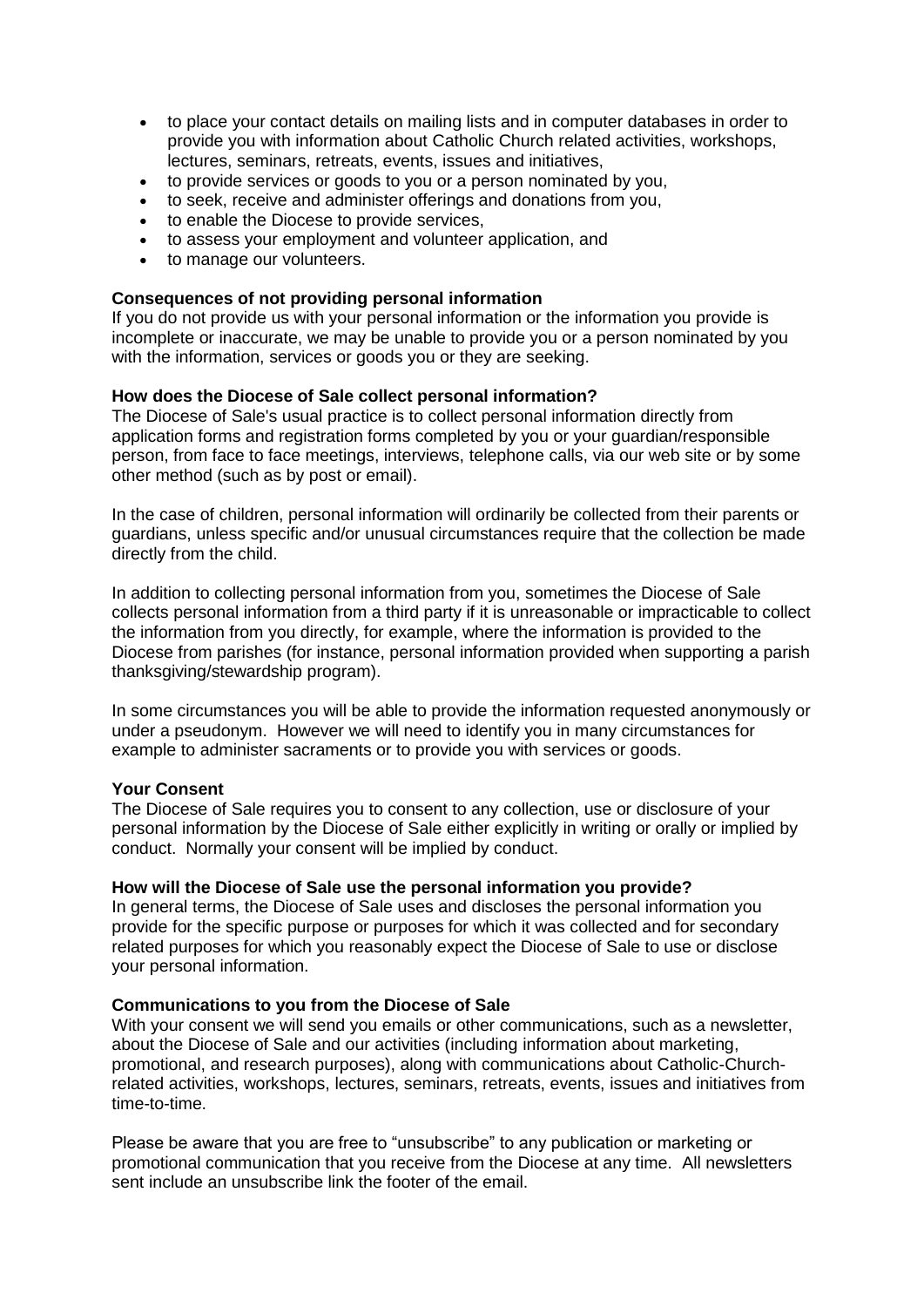# **Does the Diocese of Sale disclose personal information to anyone?**

The Diocese of Sale may disclose your personal information in a number of circumstances, for instance:

- where you have consented to us doing so (by way of example, in providing us with your contact details, you may have consented to the Diocese providing those details to another group, such as your parish),
- where required or authorised by law (for instance, in response to a subpoena or other court order), or
- to consultants, advisers or other third parties (in Australia or overseas) where that party has been contracted to provide administrative or other services to the Diocese (and on the basis that that third party agrees to abide by this Privacy Policy).

#### **Cross-border disclosure**

Personal information will only be disclosed by the Diocese of Sale to recipients outside Australia with your express consent (on being informed that we will not be taking reasonable steps to ensure the overseas recipient will handle your information in the same way the Diocese is required to) or we reasonably believe that:

- the information will be subject to protections which are substantially similar to those afforded by the APPs; and
- there are mechanisms available to you to enforce such protections.

Where the Diocese of Sale does disclose personal information to recipients outside Australia, the recipients are likely to be located in countries including Italy, Canada, United States of America, New Zealand and the United Kingdom.

#### **Management and security of personal information**

The Diocese of Sale takes all reasonable precautions to safeguard your personal information from loss, misuse, interference, unauthorised access, modification or unlawful disclosure. These steps include restricted access to the Diocese offices and other areas where personal information is stored, and in computer files that can be accessed only by authorised individuals using login names and passwords.

All agencies and departments are required to do the same.

The Diocese of Sale stores your personal information in servers located in Australia.

Personal information will be retained by the Diocese of Sale while it can use or disclose that information for a legitimate purpose under the APPs. When it can no longer use or disclose the personal information for such a purpose, the Diocese will take reasonable steps to destroy or de-identify that personal information, where it is lawful for it to do so.

# **Correction of Personal Information**

The Diocese of Sale will take reasonable steps to update or correct, any personal information we hold about you to ensure it is accurate, complete, up-to-date, relevant and not misleading if we are satisfied this is required or if you request us to do so. Please let us know when any of your details change so that we can ensure your personal information is kept up to date. The Diocese will take reasonable steps to ensure the information is accurate as well as responding to correction requests

If you wish to change or modify your personal information, you should make a request in writing to the Privacy Officer. Your written request should set out the changes that you wish to be made. You may request that the amended information be forwarded to other related organisations. Your written request should name the organisation to which you want the